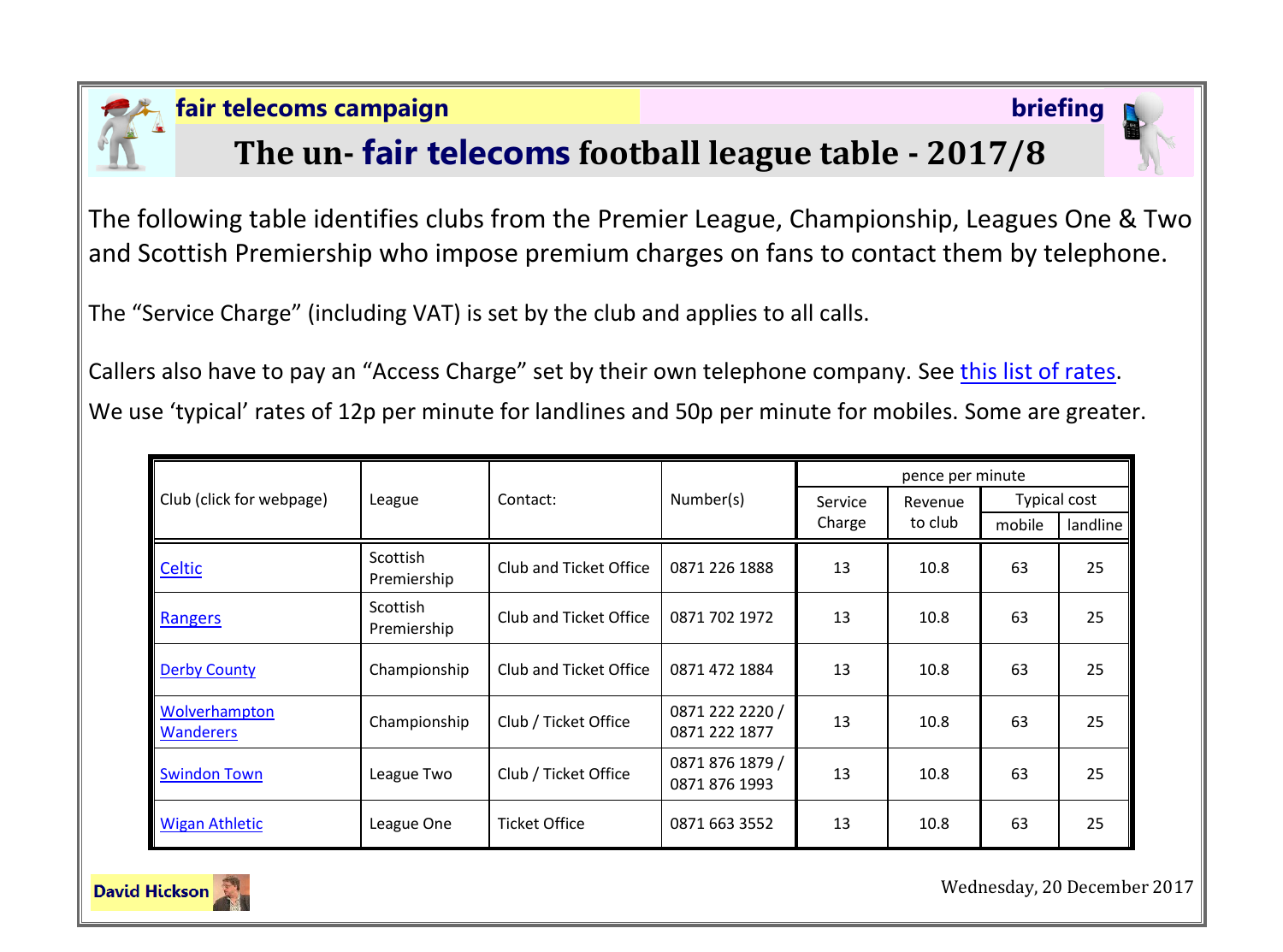

## **fair telecoms campaign briefing**



# **The un- fair telecoms football league table - 2017/8**



| <b>Crystal Palace</b>           | <b>Premier League</b> | <b>Ticket Office</b>          | 0871 200 0071                    | 12             | 10         | 62    | 24    |
|---------------------------------|-----------------------|-------------------------------|----------------------------------|----------------|------------|-------|-------|
| <b>Leeds United</b>             | Championship          | Club Switchboard              | 0871 334 1919                    | 11             | 9.2        | 61    | 23    |
| <b>Swansea City</b>             | <b>Premier League</b> | Club / Ticket Office          | 08712 223 224 /<br>0844 815 6665 | 13/7           | 10.8 / 5.8 | 63/57 | 25/19 |
| <b>Newcastle United</b>         | <b>Premier League</b> | Club and Ticket Office        | 0844 372 1892                    | $\overline{7}$ | 5.8        | 57    | 19    |
| <b>Bolton Wanderers</b>         | Championship          | Club and Ticket Office        | 0844 871 2932                    | $\overline{7}$ | 5.8        | 57    | 19    |
| Fulham                          | Championship          | Club Switchboard              | 0843 208 1222                    | $\overline{7}$ | 5.8        | 57    | 19    |
| Middlesbrough                   | Championship          | Store / Ticket Office         | 0844 499 2676 /<br>0844 499 1234 | $\overline{7}$ | 5.8        | 57    | 19    |
| Rochdale                        | League One            | <b>Club and Ticket Office</b> | 0844 826 1907                    | $\overline{7}$ | 5.8        | 57    | 19    |
| <b>Brighton and Hove Albion</b> | Premier League        | <b>Ticket Office</b>          | 0844 327 1901                    | $\overline{7}$ | 5.8        | 57    | 19    |
| <b>Burnley</b>                  | Premier League        | <b>Ticket Office</b>          | 0844 807 1882                    | $\overline{7}$ | 5.8        | 57    | 19    |
| <b>Millwall</b>                 | Championship          | <b>Ticket Office</b>          | 0844 826 2004                    | $\overline{7}$ | 5.8        | 57    | 19    |
| <b>Norwich City</b>             | Championship          | <b>Ticket Office</b>          | 0844 826 1902                    | $\overline{7}$ | 5.8        | 57    | 19    |
| <b>Queens Park Rangers</b>      | Championship          | <b>Ticket Office</b>          | 0844 477 7007                    | $\overline{7}$ | 5.8        | 57    | 19    |
| <b>Blackpool</b>                | League One            | <b>Ticket Office</b>          | 0844 847 1953                    | $\overline{7}$ | 5.8        | 57    | 19    |
| <b>Peterborough United</b>      | League One            | <b>Ticket Office</b>          | 0844 847 1934                    | $\overline{7}$ | 5.8        | 57    | 19    |
| <b>Southend United</b>          | League One            | <b>Ticket Office</b>          | 0844 477 0077                    | $\overline{7}$ | 5.8        | 57    | 19    |
| <b>Carlisle United</b>          | League Two            | <b>Ticket Office</b>          | 0844 371 1921                    | $\overline{7}$ | 5.8        | 57    | 19    |
| <b>Coventry City</b>            | League Two            | <b>Ticket Office</b>          | 0844 453 9134                    | $\overline{7}$ | 5.8        | 57    | 19    |
| Southampton                     | <b>Premier League</b> | Club / Shop                   | 0845 688 9448 /<br>0845 688 9433 | 3              | 2.5        | 53    | 15    |
| <b>Cardiff City</b>             | Championship          | Club / Ticket Office          | 0845 365 1115 /<br>0845 345 1400 | 3              | 2.5        | 53    | 15    |



Wednesday, 20 December 2017